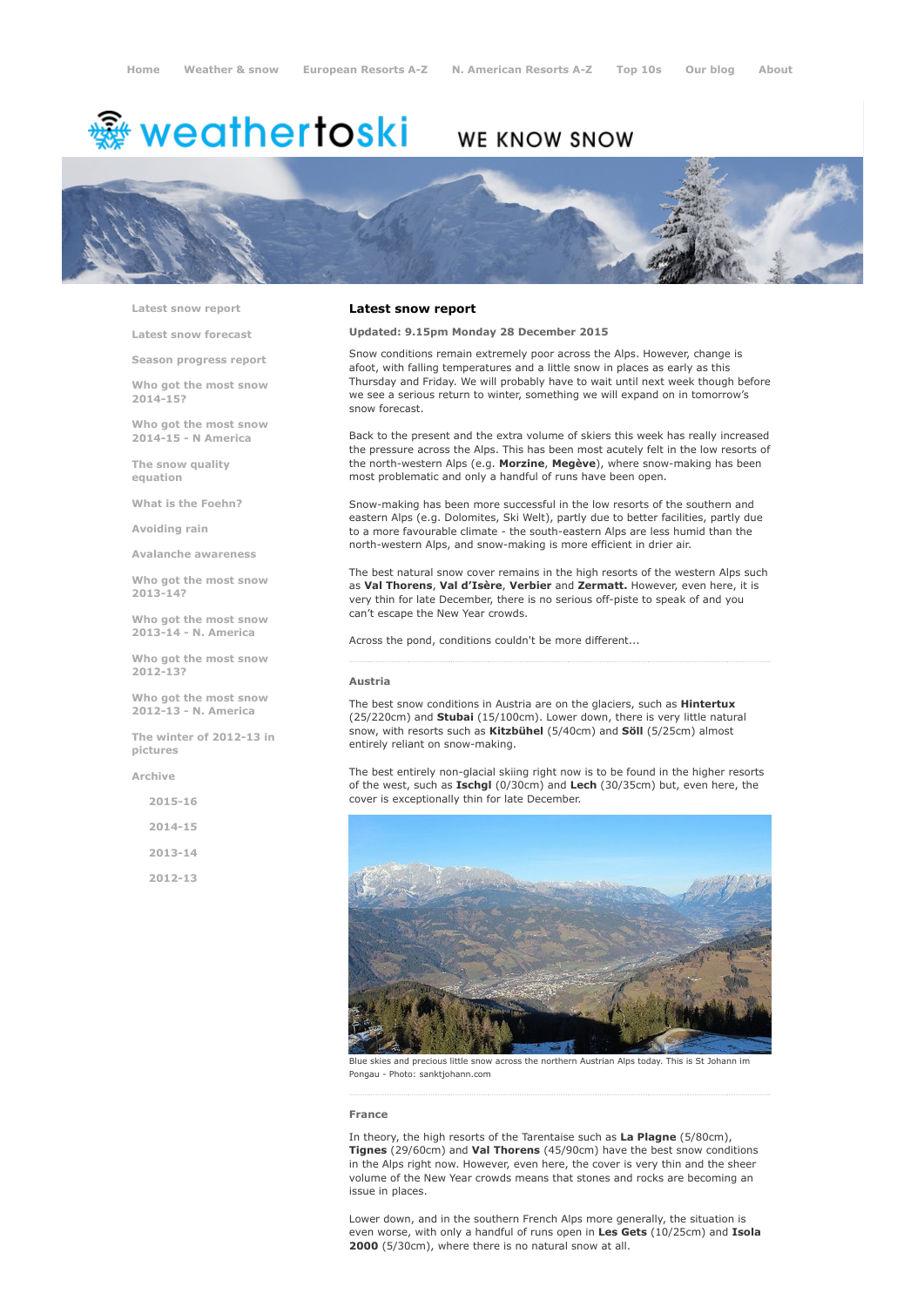

conditions in the Alps? [Contact](http://www.weathertoski.co.uk/about-1/contact-us/) us and we'll do our best to answer it...

E: [info@weathertoski.co.uk](mailto:fraser@weathertoski.co.uk)

T: +44 (0)20 3151 3154



Sunny again in the French Alps today. These are the home runs into Arc 1800 - Photo: lesarcs.com

# Italy

The Dolomites may have no natural snow at all but in some ways this is the best place to be skiing right now, due to the pastoral (grassy) nature of the terrain. This, along with state-of-the-art snow-making, has allowed the Dolomiti Superski area to open over 700km of runs on a base just 20-30cm deep, with very few reports of any stones/rocks.

The most natural snow is in Italy's highest ski area, Cervinia (5/120cm) but, even here, cover is very thin lower down and there is no off-piste to speak of.



Crystal clear skies in the Monte Rosa region today. This is Antagnod - Photo: monterosa-ski.con

#### Switzerland

The best snow conditions in Switzerland are in the higher western resorts, such as Zermatt (0/125cm), Saas-Fee (10/120cm) and the Val d'Anniviers (10/55cm).

Lower down, snow cover is very patchy, though resorts such as Grindelwald (5/25cm) still have a reasonable selection of runs open, thanks to artificial help.



More snow urgently needed in the St Moritz area - Photo: engadin.stmoritz.ch

Rest of Europe

The Pyrenees have also been seen very little snow in recent weeks. That said, there is still some reasonable skiing to be found at altitude, including in Spain's Baqueira Beret (25/65cm) and Andorra's Pas de La Casa (20/50cm).